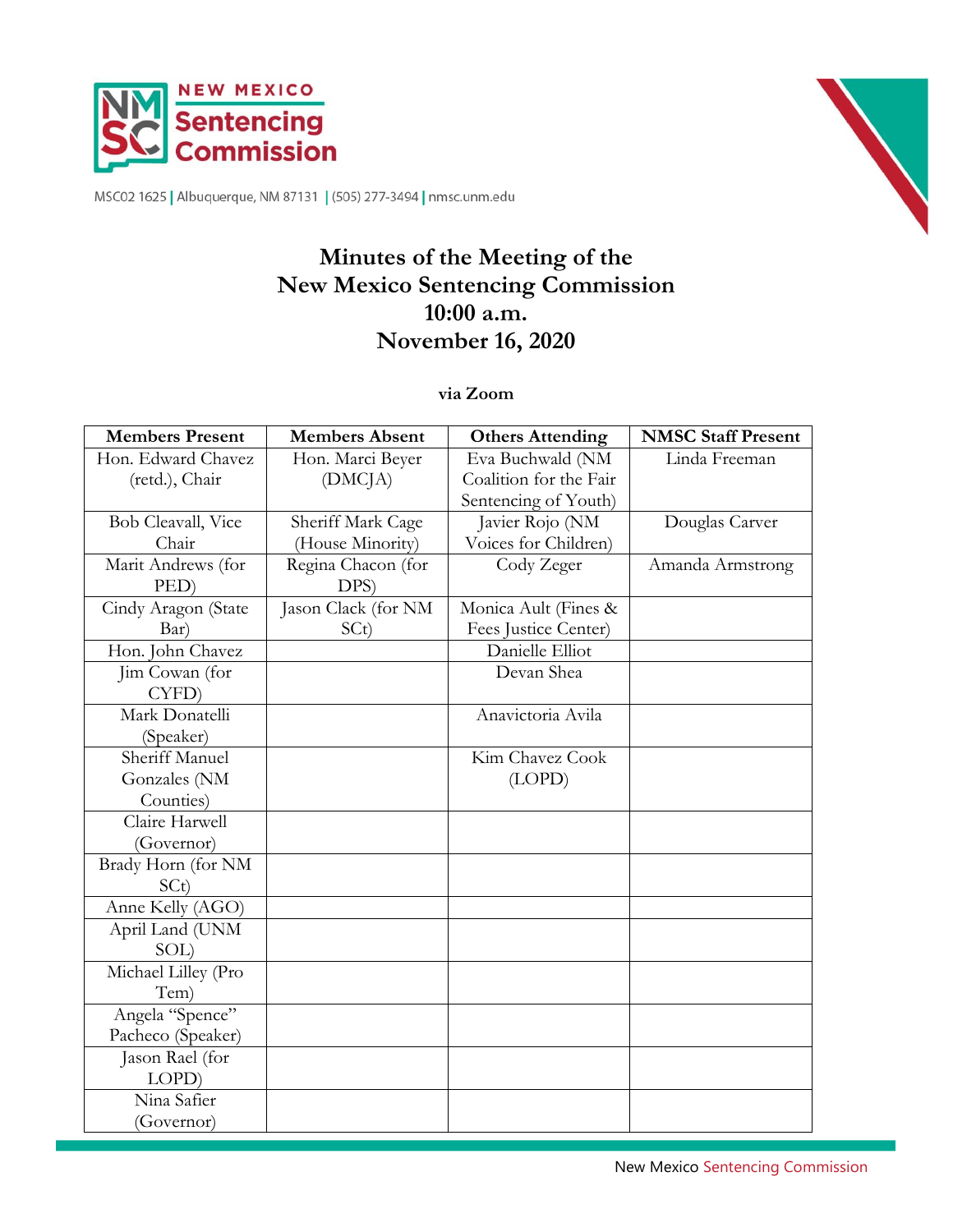| David Schmidt (Pro   |  |  |
|----------------------|--|--|
| Tem)                 |  |  |
| Martin Suazo (Pro    |  |  |
| Tem)                 |  |  |
| Alisha Tafoya Lucero |  |  |
| (NMCD)               |  |  |
| Clint Wellborn       |  |  |
| (NMDAA)              |  |  |
| Ron West (Senate     |  |  |
| Minority)            |  |  |
|                      |  |  |

**I. Welcome.** The meeting began at 10:05 a.m. Chair Justice Edward Chavez (retd.) welcomed members, guests, and staff to the meeting.

**II. Approval of minutes for the October 20, 2020 meeting.** The minutes of the meeting were approved by unanimous vote.

# **III. Staff Report.**

Linda Freeman, Executive Director of the New Mexico Sentencing Commission (NMSC), informed the Commission that the Grants Committee had met and approved \$178,500 in crime reduction grants, and that Commission staff was now working on developing scopes of work for those agreements. She also informed the Commission that two working groups of the Justice Information Sharing Council had met, one that discussed memoranda of understanding for data-sharing agreements, the other discussing a hierarchy of offenses on the Charge Code Table.

### **IV. Report from the Legislative Committee.**

Martin Suazo, Chair of the committee, informed the Commission that although the details of the upcoming Legislative Session were up in the air due to the pandemic, the committee would meet either via Zoom or, as usual, in the Administrative Office of the Courts. He added that the committee had its marching orders from the bill drafts the Commission had endorsed today.

### **V. Legislation Proposed by the Executive Committee.**

### *Abolition of the Sex Offender Management Board*

Douglas Carver, Deputy Director, NMSC, discussed the bill draft presented to the committee that abolishes the Sex Offender Management Board (SOMB). He informed the committee that the SOMB had not met since before the last gubernatorial election, as the Governor had not made her appointments, and that the Board had struggled for years to achieve a quorum, and had never met for the statutorily-required eight times a year. The Commission, he concluded, can absorb most of the duties and responsibility of the SOMB.

A motion was made and seconded to endorse the draft. The motion passed unanimously.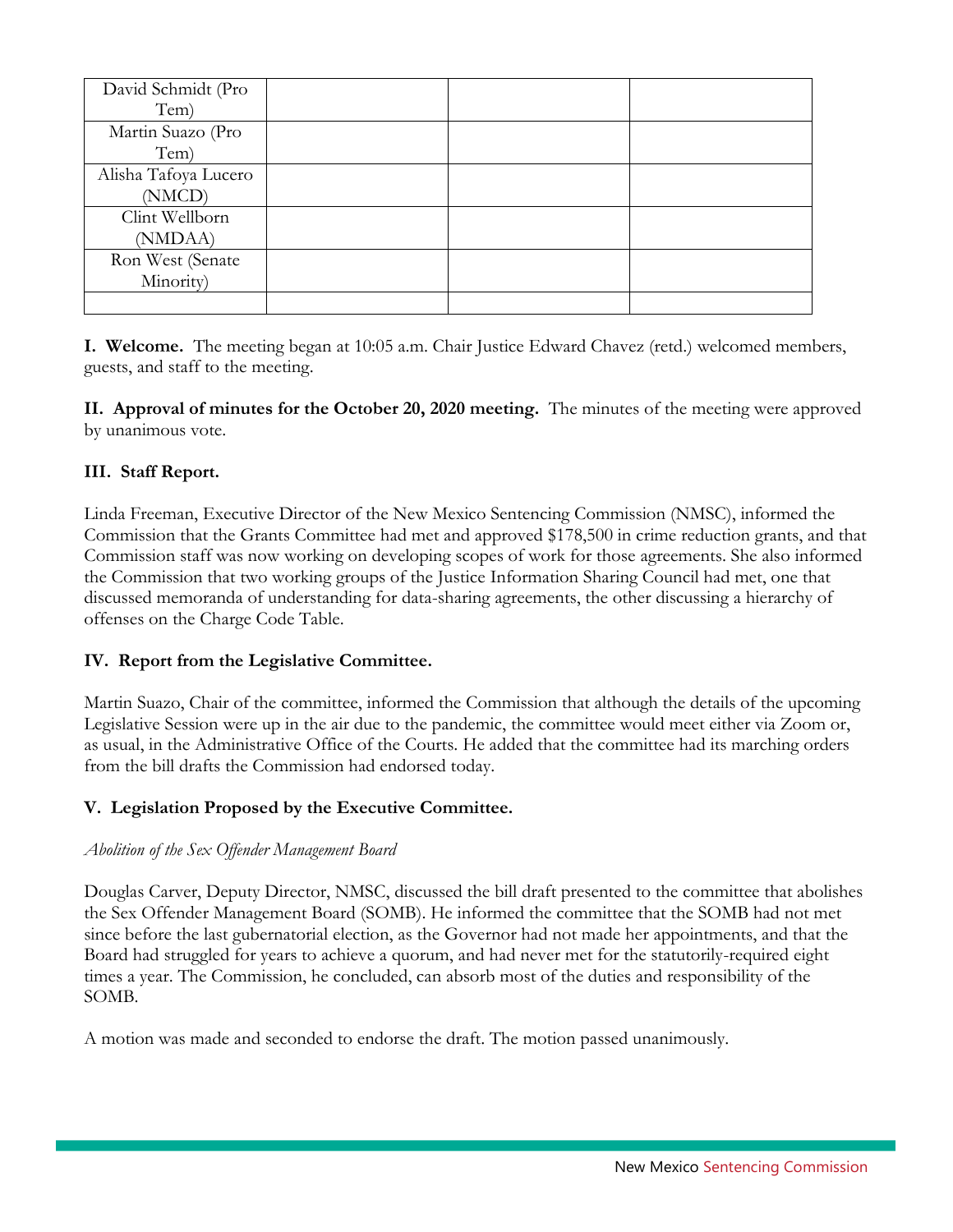# **VI. Legislation Proposed by the Juvenile Committee.**

#### *Fines and fees in the juvenile justice system.*

Bob Cleavall, Chair of the committee, informed the Commission that the Juvenile Committee had formed two working groups, one to address fines and fees in the juvenile justice system, the other to address concerns around serious youthful offender and youthful offender statutes. The serious youthful offender and youthful offender working group will be continuing its work in the coming year. The bill proposed by the juvenile fines and fees working group was before the Commission. He informed the Commission that the bill draft had the unanimous approval of the Juvenile Committee, though there was one concern raised regarding language in the bill concerning costs to be paid by a parent or guardian.

Professor April Land, University of New Mexico School of Law, thanked everyone who had participated in the working group. She informed the Commission that the policy animating the bill draft was to remove a potential economic burden on children involved in the juvenile justice system by removing juvenile fines and fees. She noted that the bill does not effect restitution, nor does it address traffic fees. Traffic fees were a subject of contention in the Juvenile Committee and thus the committee decided to move forward with a consensus bill, with the idea of having a more thorough discussion of the issue of traffic fees in the coming year.

The Commission had a discussion regarding the language concerning costs to be paid by a parent or guardian, as the concern was raised that the language removed in the bill draft from Section 32A-1-19(B) would violated Federal requirements. It was determined that the concerns were raised by review of an earlier draft of the proposed legislation, and that this draft had the necessary language in Subsection C of 32A-1-19. There was also discussion of whether the committee had any data indicating what the financial impact of this legislation might be. Professor Land noted that the Children's Court Improvement Commission had sent a survey to practitioners in juvenile justice in the state to see whether these fines and fees were being assessed, as anecdotal evidence seemed to indicate that they were not assessed presently.

A motion was made and seconded to endorse the draft. The motion passed unanimously.

# **VII. Legislation Proposed by the Reform Committee.**

#### *Fines and fees in the adult justice system.*

Angela Pacheo, Chair of the committee, thanked Monica Ault, New Mexico Director of the Fines and Fees Justice Center, for the assistance she had provided in the committee's work on this draft bill and invited her to present the bill draft to the Commission. Deputy Director Carver informed the Commission that the Legislative Council Service (LCS) had made a series of errors in the bill draft that was before them, and noted that he and Ms. Ault would flag those for the Commission as she explained the bill draft.

Ms. Ault gave an overview of the draft legislation, noting that in general it incorporates New Mexico court rules on ability to pay. She noted that Jason Clack of the Administrative Office of the Courts had assisted with the drafting of provisions that directly addressed court matters. She then walked the Commission through the specific provisions of the draft legislation.

A member of the Commission asked whether this legislation applied to juveniles. Ms. Ault stated that while there might be some provisions that affect juveniles, the bill draft does not directly address juvenile issues; those issues were addressed in the bill presented by the Juvenile Committee. A member also asked whether the bill addressed traffic issues. Ms. Ault informed the Commission that the new language addressed traffic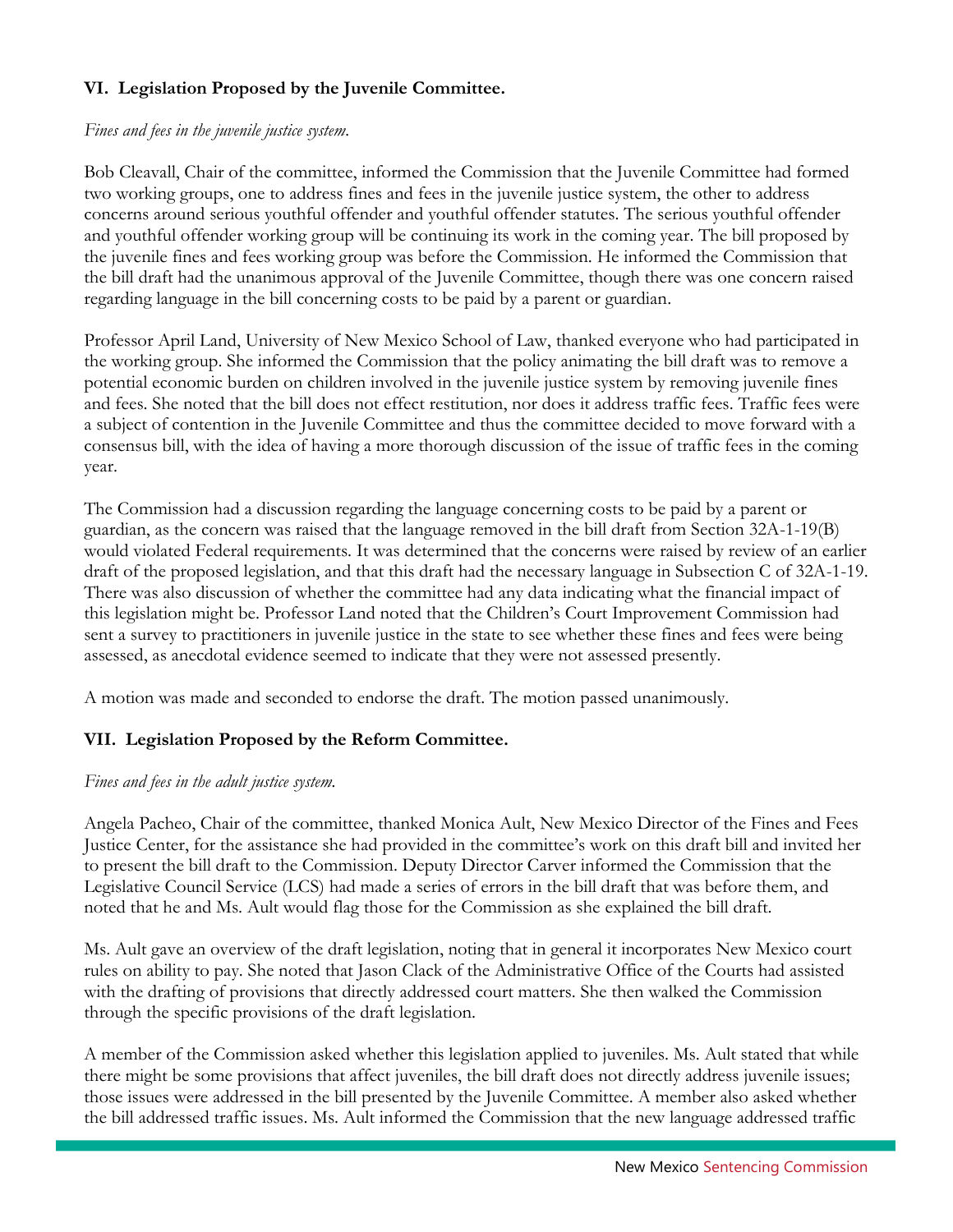cases where the defendant was indigent, but that the larger issue of traffic cases was postponed for the Reform Committee's work in the following year. Members discussed how this was part of the compromise to develop a consensus bill. Members of the Commission also raised the point that there were fundamental problems with employees of the Judiciary acting as bill collectors and these fees and costs should be eliminated entirely, and that there were similar problems with the principle of putting people in jail to convert fines or fees owed.

A motion was made and seconded to endorse the draft as sent to LCS. The motion passed unanimously.

# *Geriatric and medical parole reform.*

Reform Committee Chair Pacheco noted that Megan Dorsey, who led the working group addressing this issue, was not able to attend the meeting and thus Deputy Director Carver would be presenting the bill in her stead. She thanked Ms. Dorsey for her work on the draft legislation. She also thanked Alisha Tafoya Lucero, Secretary of Corrections, for the input from her and her department, and noted that much of the language in the draft legislation was drawn from present policies of the department. Deputy Director Carver also added that Abram Anaya, Director of the Parole Board, had been involved in the working group on this issue and had provided input on the draft. Secretary Tafoya Lucero discussed the policies her department already had implemented around these issues.

Deputy Director Carver went through the provisions of the draft bill, highlighting issues that had been of particular concern in Reform Committee discussion. A member noted that the District Attorneys had particular concern over the dropping of the age of eligibility to apply for geriatric parole from the present age 65 to age 55. Executive Director Freeman informed the Commission that looking at the confined population on June 30, 2020, 5.8 percent were women over 55, and 11.5 percent were men over 55. There were seven women incarcerated and 166 men over age 65. Additionally, 75 percent of the total population was under 46, with a minimum age of 18 and a maximum age of 89.

Members of the Commission asked questions about and discussed whether victims were still included in the parole process under this proposed legislation – it was noted that all of the present rights of victims were still honored in the legislation and nothing for victims had been changed; how the proposed legislation would affect an elderly sex offender who was incarcerated; whether a person should be required to serve a certain percentage of his or her sentence before being eligible for the provisions of this legislation; and the procedures for appellate review in the draft.

A motion was made and seconded to endorse the draft. Over the course of the Commission's discussion, it was recommended that the draft reflect consistent usage of "medical and geriatric". The motion was amended and seconded to endorse the draft with that change. The motion passed with two dissenting votes, one from the member representing the District Attorneys, who opposed the age change for geriatric parole eligibility; and one from a public member who opposed the exclusion of first degree murder felons from the provisions of the bill draft.

# **VIII. Other Legislation.**

# *Appropriation to Redraft the Criminal Code*

Deputy Director Carver presented the appropriation to the Commission. He informed the Commission that Representative Gail Chasey, Co-Chair of the Legislature's interim Courts, Corrections, and Justice Committee (CCJ) and Chair of the House Judiciary Committee, requested that the NMSC bring a cost estimate to rewrite the state's Criminal Code to CCJ by that interim committee's last meeting. Deputy